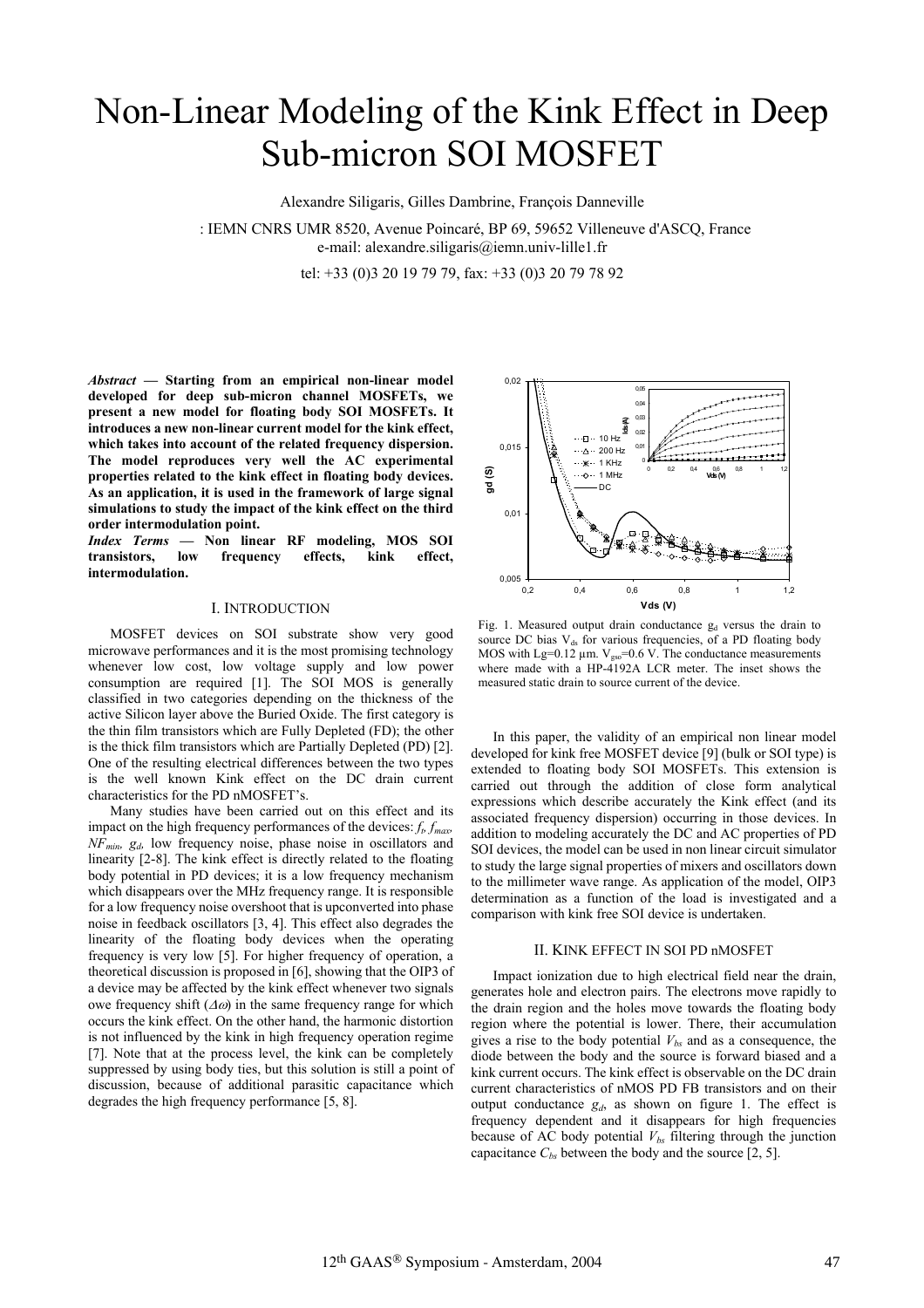

Fig. 2. Non linear model for the SOI MOS. The non-linear elements are denoted by an arrow.

#### III. SOI MOSFET MODEL

The component studied and used for modeling is a PD floating body technology of ST microelectronics, with a gate length of  $L_g=0.12$  µm and a total gate width of  $n_f xW_f=60x1$  µm. The SOI MOS model is presented on figure 2 and it is very close to the one developed in [9]. It takes into account the non linear drain to source current *Ids* and the non linear gate to source and gate to drain capacitance *Cgs* and *Cgd* respectively. The capacitance model used here is the same that in [9].

The non linear drain current equation is divided in two components: a DC drain current  $I_{ds}$  whose equation is the same as in [9], and a new kink current equation  $I_{kink}$ . The total current  $I_{dsT}$ is given by:

$$
I_{dsT} = I_{ds} + I_{kink} \tag{1}
$$

with:

$$
I_{ds} = I_{pk} \left[ 1 + P(V_{gs}) \tanh(\Psi) \right] P(V_{gd}) \tanh(V_{ds} \left( \alpha + K_{\gamma} V_{gs}) \right) \tag{2}
$$

$$
I_{kink} = I_{ks} V_{gs} V_{ds} \left( 1 + c V_{ds} \right) \left[ 1 + tanh \left( a \left( V_{ds} - \frac{b}{V_{gs} + V_{th}} \right) \right) \right]
$$
 (3)

 $V_{th}$  is the measured threshold voltage and the other symbols  $(I<sub>ks</sub>, a, b, c)$  are the model's parameters. (3) gives the time domain kink current large signal expression and does not include any frequency term. In order to include a frequency term, (3) has to be expressed in the frequency domain by using the Fourier transform. In a general case where the control voltages  $V_{ds}(t)$  and  $V_{gs}(t)$  are bounded signals defined for  $t \in \mathcal{R}$  it writes :

$$
I_{kink}(\omega) = \mathcal{F}\left\{I_{kink}(t)\right\} = \int_{-\infty}^{+\infty} e^{-j\omega t} I_{kink}(t)dt \tag{4}
$$

Next, we introduce in (4) a term modeling the kink effect's frequency distribution :

$$
I_{kink}(\omega) = e^{-\omega \tau_k} \int_{-\infty}^{+\infty} e^{-j\omega t} I_{kink}(t) dt
$$
 (5)



Fig. 3. Static drain current versus  $V_{ds}$  for different values of  $V_{gs}$ . Symbols correspond to the measurements and the solid line to the simulation. The inset shows the simulated static kink current versus drain bias for various gate biases (*Vgs : 0* to *1.2 V*).

In (5),  $e^{-\omega \tau_k}$  is the frequency dispersion model;  $\tau_k$  is time constant related to the kink effect. The role of  $e^{-\omega \tau_k}$  is to modulate the amplitude of each Fourier current coefficient at any frequency component  $(\omega)$ . Let us consider the case of a single tone signal of angular frequency  $\omega_0$ .  $I_{kink}(t)$  is periodic, therefore (3) can be expanded in Fourier series; combined with the frequency model it writes :

$$
I_{kink}(t) = e^{-\omega \tau_k} \sum_{n=-\infty}^{\infty} I_{kink n} e^{jn\omega_0 t} =
$$
  

$$
\sum_{n=-\infty}^{\infty} I_{kink n} e^{-|n|\omega_0 \tau_k} e^{jn\omega_0 t}
$$
 (6)

In next section simulation results demonstrating this effect are shown. The implementation of a dispersive model in the ADS simulator (*Agilent Technologies*) is formulated using the *Symbolically Defined Devices* (S*DD*). In the *SDD* the large signal current is described by (3) and the frequency dependence by a weighting function defined by  $e^{-\omega \tau_k}$ .

The drain current parameters are determined via DC drain current measurements and an optimization procedure. First, we extract  $I_{ds}$  (2) parameters values by adjusting the equation on the measured current, in the pre-kink region, i.e. for low drain bias, before saturation. The kink's equation parameters  $(I_{ks}, a, b, c)$  are determined in the saturation regime for post-kink drain bias, using the same optimization technique.  $\tau_k$  value is obtained from low frequency measurements of the drain conductance *gd*. For that purpose we used a *HP-4192A* precision impedance analyzer. The obtained value is  $\tau_k = 0.2 \mu s$ .

### IV. SIMULATION RESULTS-DISCUSSION

Figure 3 shows the measured and simulated DC drain current *IdsT*. The symbols are used to illustrate the measurements and the solid line shows the simulated current with the kink component. The inset shows the DC simulated kink current when the  $I_{ds}$  (2) is switched off. On figure 4 is illustrated the simulated AC drain conductance  $g_d$  versus the drain bias  $V_{dso}$  in the inversion regime  $(V_{gs}=0.6 V)$  for frequencies from 10 Hz to 10 MHz. We see clearly that the kink's frequency dispersion on the  $g_d$  is well reproduced by the model. Its cut-off frequency is located around a few *MHz*.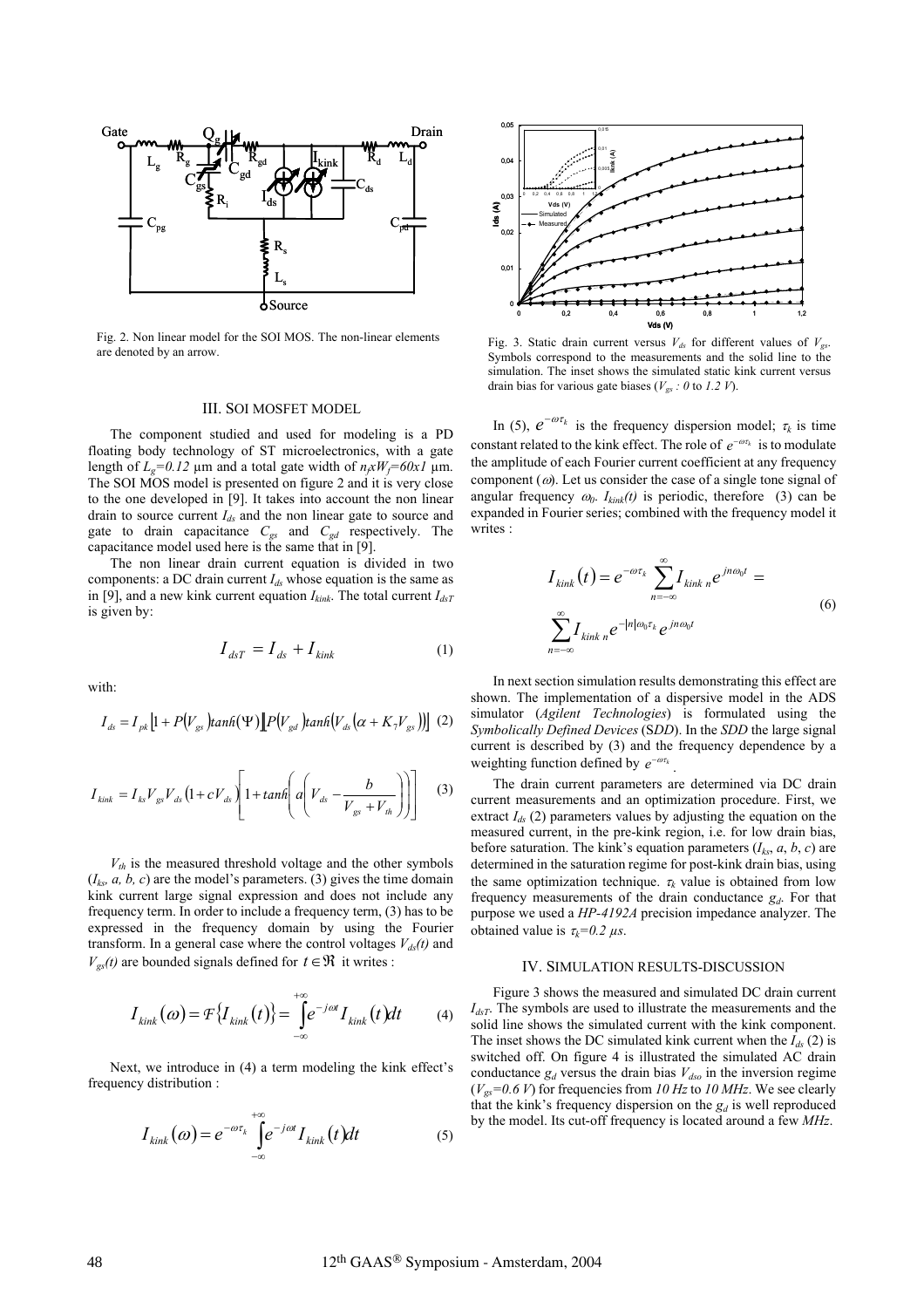

Fig. 4. Simulated AC drain conductance versus the drain bias for frequencies from 10 Hz to 10 MHz.



Fig. 5. Simulated instantaneous large signal drain current versus the instantaneous drain voltage (swing  $=0.5$  V) for various frequencies. The up inset shows the same result for a body tied transistor. The down inset shows schematically the simulation bench.

On next figure (fig. 5), is shown the instantaneous large signal MHz.  $V_{ds0} = V_{gs0} = 0.6 V$ .  $f_0 = 2 GHz$ .  $f_1 = 2 GHz + Af$ . current  $I_{ds}(t)$  versus the instantaneous drain voltage  $V_{ds}(t)$ . For that simulation, we applied a large signal on the drain of the device (AC *Vds* swing: 0.5 V) at various frequencies (*10 Hz* to *100 MHz*) and kept the AC gate voltage shunt to zero. The DC bias is kept at  $V_{ds0} = V_{gs0} = 0.6$  V, where the kink effect of this device is at its maximum (fig. 1, 3). At low frequencies, we observe that the large signal current encloses the kink effect, which disappears between *1* and *10 MHz*. The same simulation was performed for a body tied device (up inset of figure 5); in this case we observe that the large signal current of the device is frequency independent.

The validity of equation (6) is shown on figure 6. The inset of the figure gives the first 10 harmonic components of the drain current when the fundamental frequency of the applied large signal ( $V_{ds}$  swing : 0.5 V) is 1 MHz. The plain symbols are used for the simulated current without (*W/O*) the dispersion term and the bold symbols for the simulated current when the dispersion term is applied (*W*). We notice that there is a difference between the amplitude of the harmonics. The larger the frequency is, the higher this difference is. Figure 6 shows the ratio of the harmonics *W* and *W/O* frequency term, compared to the dispersion model  $e^{-\omega t_k}$ . It is obvious that the simulated result gives exactly the expected theoretical result calculated by (3) and (6) :

Theoretical  
\nRatio 
$$
= \frac{I_{kink}(t)|_W}{I_{kink}(t)|_{W/O}} =
$$
\n
$$
e^{-\omega t_k} \sum_{n=-\infty}^{+\infty} I_{kink n} e^{jn\omega_0 t}
$$
\n
$$
= e^{-\omega t_k}
$$
\n
$$
\sum_{n=-\infty}^{+\infty} I_{kink n} e^{jn\omega_0 t}
$$
\n(7)



Fig. 6. Inset : Harmonic components of the simulated kink current when a large signal of 1 MHz is applied on the drain  $(V_{ds}$  swing =0.5 V). Plain triangles : Without frequency model. Bolt triangles : With frequency model.

Figure : Ratio of the each simulated harmonic (symbols) and frequency model (solid line).



Fig. 7. Simulated OIP3 versus the load resistance with and without kink for two different frequency spacing:  $\Delta f=100$  Hz and  $\Delta f=10$ 

Considering that the model describes correctly the electrical DC as well as AC small signal and large signal characteristics and takes into account the Kink effect and its frequency dispersion, we suggest a discussion on the kink's impact on the device's non-linear properties. For that, we have simulated the third order output intercept point (OIP3) with and without the kink current. The transistor is biased in the kink region ( $V_{\text{gso}}=V_{\text{dso}}=0.6$  V). We applied a fundamental frequency of 2 GHz and two frequency spacing of  $\Delta f$ =100 Hz and 10 MHz, which are respectively within the kink frequency range and out of the kink cut-off frequency.

Figure  $\overline{7}$  shows the OIP3 versus the load resistance  $R_l$  for values from  $10 \Omega$  to  $1 K\Omega$ . The solid lines correspond to a simulation for two frequency spacing of  $\Delta f=10$  MHz and  $\Delta f=100$ *Hz*, in which the kink current  $I_{ks}$  is turned off. The dashed lines are used for simulation in which the kink current is turned on and the frequency spacing is  $\Delta f=100$  Hz and  $\Delta f=10$  MHz respectively. We observe that the device show the same OIP3 if the frequency spacing  $\Delta f$  is located over the kink frequency cut-off  $f_k = 1/\tau_k$ whatever might be the load impedance. However, when  $\Delta f$  is within the kink frequency domain  $(\Delta f=100 \text{ Hz})$  and the load impedance is higher than 80  $\Omega$ , it comes out that the OIP3 is degraded for the device including kink, even though the operating fundamental frequency is well above the kink's cut-off frequency.

In [10], it has been shown that for MOS bulk devices at high frequency operation (>1 GHz), the  $3<sup>rd</sup>$  order intermodulation is dominated by the transconductance when the load impedance is low and by the drain conductance when the load impedance is high. Here we show that SOI devices with floating body have the same behavior, moreover that the kink effect degrades the intermodulation at high load impedances if the frequency spacing